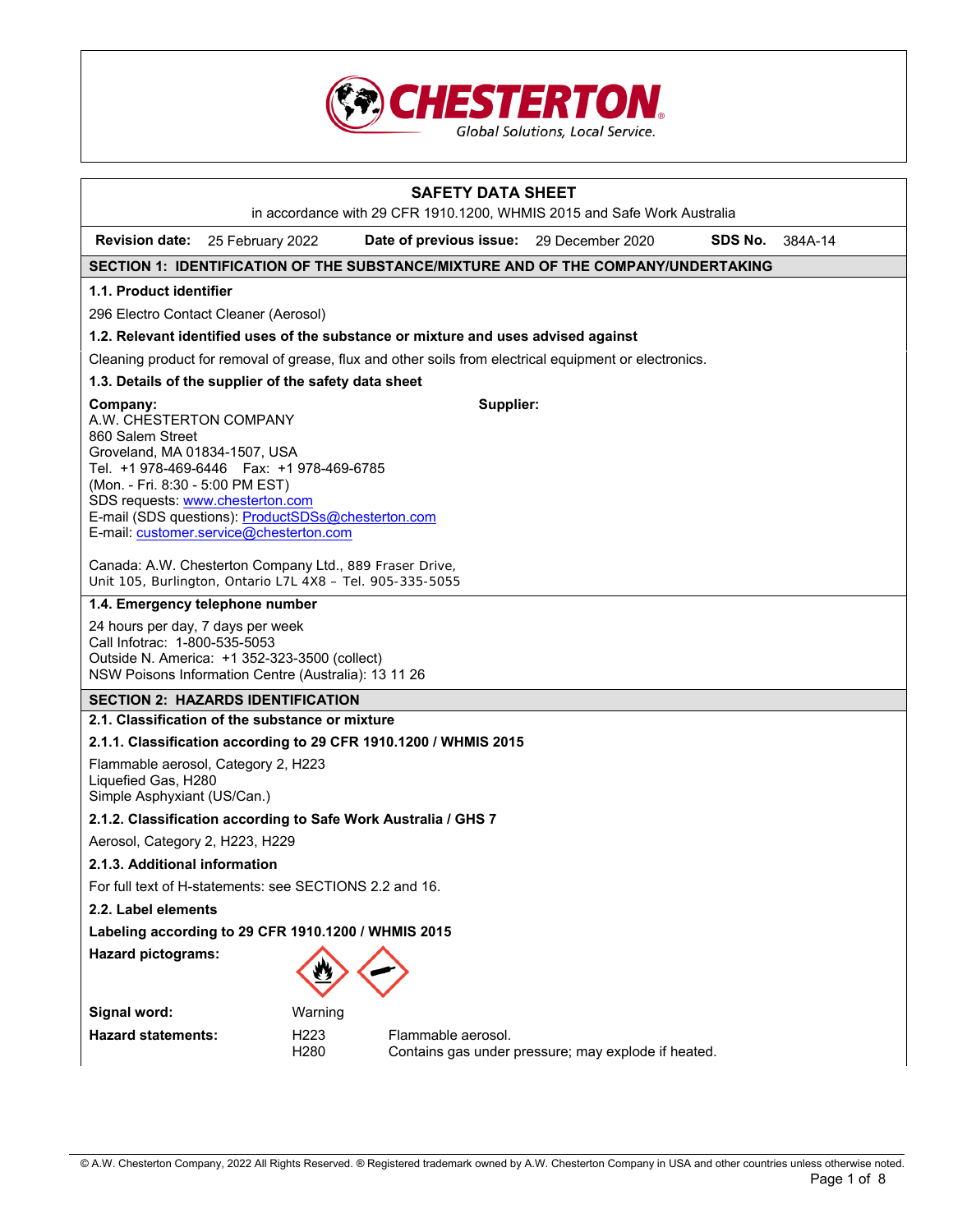| Date: 25 February 2022                                                                                                                   |                                                                                              |                                                                                                                                                                                                                                                                                                                                                                                                                                                                                                                                                                                                      |                                                                                                                       | <b>SDS No. 384A-14</b>                                                                                                                                                                                                                                                                                                                                                                                                              |
|------------------------------------------------------------------------------------------------------------------------------------------|----------------------------------------------------------------------------------------------|------------------------------------------------------------------------------------------------------------------------------------------------------------------------------------------------------------------------------------------------------------------------------------------------------------------------------------------------------------------------------------------------------------------------------------------------------------------------------------------------------------------------------------------------------------------------------------------------------|-----------------------------------------------------------------------------------------------------------------------|-------------------------------------------------------------------------------------------------------------------------------------------------------------------------------------------------------------------------------------------------------------------------------------------------------------------------------------------------------------------------------------------------------------------------------------|
| <b>Precautionary statements:</b>                                                                                                         | P210<br>P211<br>P <sub>251</sub><br>P403<br>P410/412<br>P211<br>P <sub>251</sub><br>P410/412 | sources. No smoking.<br>P210<br>ignition sources. No smoking.                                                                                                                                                                                                                                                                                                                                                                                                                                                                                                                                        | Do not pierce or burn, even after use.<br>Store in a well-ventilated place.<br>Do not pierce or burn, even after use. | Keep away from heat, hot surfaces, sparks, open flames and other ignition<br>Do not spray on an open flame or other ignition source.<br>Protect from sunlight. Do not expose to temperatures exceeding 50 °C/122 °F.<br>Keep away from heat, hot surfaces, sparks, open flames and other<br>Do not spray on an open flame or other ignition source.<br>Protect from sunlight. Do not expose to temperatures exceeding 50 °C/122 °F. |
| <b>Supplemental information:</b>                                                                                                         |                                                                                              |                                                                                                                                                                                                                                                                                                                                                                                                                                                                                                                                                                                                      | May displace oxygen and cause rapid suffocation.                                                                      |                                                                                                                                                                                                                                                                                                                                                                                                                                     |
| Labeling according to Safe Work Australia / GHS 7                                                                                        |                                                                                              |                                                                                                                                                                                                                                                                                                                                                                                                                                                                                                                                                                                                      |                                                                                                                       |                                                                                                                                                                                                                                                                                                                                                                                                                                     |
| <b>Hazard pictograms:</b>                                                                                                                |                                                                                              |                                                                                                                                                                                                                                                                                                                                                                                                                                                                                                                                                                                                      |                                                                                                                       |                                                                                                                                                                                                                                                                                                                                                                                                                                     |
| Signal word:                                                                                                                             | Warning                                                                                      |                                                                                                                                                                                                                                                                                                                                                                                                                                                                                                                                                                                                      |                                                                                                                       |                                                                                                                                                                                                                                                                                                                                                                                                                                     |
| <b>Hazard statements:</b>                                                                                                                | H <sub>223</sub><br>H <sub>229</sub>                                                         | Flammable aerosol.                                                                                                                                                                                                                                                                                                                                                                                                                                                                                                                                                                                   | Pressurized container: May burst if heated.                                                                           |                                                                                                                                                                                                                                                                                                                                                                                                                                     |
| <b>Precautionary statements:</b><br><b>Supplemental information:</b><br>2.3. Other hazards                                               | P210<br>P211<br>P <sub>251</sub><br>P410/412<br>P211<br>P <sub>251</sub><br>P410/412<br>None | Keep away from heat, hot surfaces, sparks, open flames and other ignition<br>sources. No smoking.<br>Do not spray on an open flame or other ignition source.<br>Do not pierce or burn, even after use.<br>Protect from sunlight. Do not expose to temperatures exceeding 50 °C/122 °F.<br>P <sub>210</sub><br>Keep away from heat, hot surfaces, sparks, open flames and other<br>ignition sources. No smoking.<br>Do not spray on an open flame or other ignition source.<br>Do not pierce or burn, even after use.<br>Protect from sunlight. Do not expose to temperatures exceeding 50 °C/122 °F. |                                                                                                                       |                                                                                                                                                                                                                                                                                                                                                                                                                                     |
| Direct skin contact may cause skin irritation, frostbite and drying of the skin.                                                         |                                                                                              |                                                                                                                                                                                                                                                                                                                                                                                                                                                                                                                                                                                                      |                                                                                                                       |                                                                                                                                                                                                                                                                                                                                                                                                                                     |
| <b>SECTION 3: COMPOSITION/INFORMATION ON INGREDIENTS</b>                                                                                 |                                                                                              |                                                                                                                                                                                                                                                                                                                                                                                                                                                                                                                                                                                                      |                                                                                                                       |                                                                                                                                                                                                                                                                                                                                                                                                                                     |
| 3.2. Mixtures                                                                                                                            |                                                                                              |                                                                                                                                                                                                                                                                                                                                                                                                                                                                                                                                                                                                      |                                                                                                                       |                                                                                                                                                                                                                                                                                                                                                                                                                                     |
| Hazardous Ingredients <sup>1</sup>                                                                                                       |                                                                                              | % Wt.                                                                                                                                                                                                                                                                                                                                                                                                                                                                                                                                                                                                | CAS No.                                                                                                               | <b>GHS Classification</b>                                                                                                                                                                                                                                                                                                                                                                                                           |
| 1,1,1,2-Tetrafluoroethane<br>(HFC-134a)                                                                                                  |                                                                                              | 40-50                                                                                                                                                                                                                                                                                                                                                                                                                                                                                                                                                                                                | 811-97-2                                                                                                              | Press. Gas (Liq.), H280<br>Simple Asphyxiant (US/Can.)                                                                                                                                                                                                                                                                                                                                                                              |
| 1,1,1,3,3-Pentafluorobutane<br>(HFC-365 mfc)*                                                                                            |                                                                                              | 20-30                                                                                                                                                                                                                                                                                                                                                                                                                                                                                                                                                                                                | 406-58-6                                                                                                              | Flam. Liq. 2, H225<br>Simple Asphyxiant (US/Can.)                                                                                                                                                                                                                                                                                                                                                                                   |
| 1,1,1,3,3-Pentafluoropropane<br>(HFC-245fa)                                                                                              |                                                                                              | 20-30                                                                                                                                                                                                                                                                                                                                                                                                                                                                                                                                                                                                | 460-73-1                                                                                                              | Press. Gas (Liq.), H280                                                                                                                                                                                                                                                                                                                                                                                                             |
| Isopropanol                                                                                                                              |                                                                                              | $1 - 5$                                                                                                                                                                                                                                                                                                                                                                                                                                                                                                                                                                                              | 67-63-0                                                                                                               | Flam. Liq. 2, H225<br>Eye Irrit. 2, H319<br>STOT SE 3, H336                                                                                                                                                                                                                                                                                                                                                                         |
|                                                                                                                                          |                                                                                              |                                                                                                                                                                                                                                                                                                                                                                                                                                                                                                                                                                                                      |                                                                                                                       |                                                                                                                                                                                                                                                                                                                                                                                                                                     |
|                                                                                                                                          |                                                                                              |                                                                                                                                                                                                                                                                                                                                                                                                                                                                                                                                                                                                      |                                                                                                                       |                                                                                                                                                                                                                                                                                                                                                                                                                                     |
| *This substance is nonflammable as combined with the other ingredients in the product.<br>For full text of H-statements: see SECTION 16. |                                                                                              |                                                                                                                                                                                                                                                                                                                                                                                                                                                                                                                                                                                                      |                                                                                                                       |                                                                                                                                                                                                                                                                                                                                                                                                                                     |
|                                                                                                                                          | Australia, GHS                                                                               |                                                                                                                                                                                                                                                                                                                                                                                                                                                                                                                                                                                                      |                                                                                                                       | <sup>1</sup> Classified according to: 29 CFR 1910.1200, 1915, 1916, 1917, Mass. Right-to-Know Law (ch. 40, M.G.LO. 111F), WHMIS 2015, Safe Work                                                                                                                                                                                                                                                                                     |
|                                                                                                                                          |                                                                                              |                                                                                                                                                                                                                                                                                                                                                                                                                                                                                                                                                                                                      |                                                                                                                       |                                                                                                                                                                                                                                                                                                                                                                                                                                     |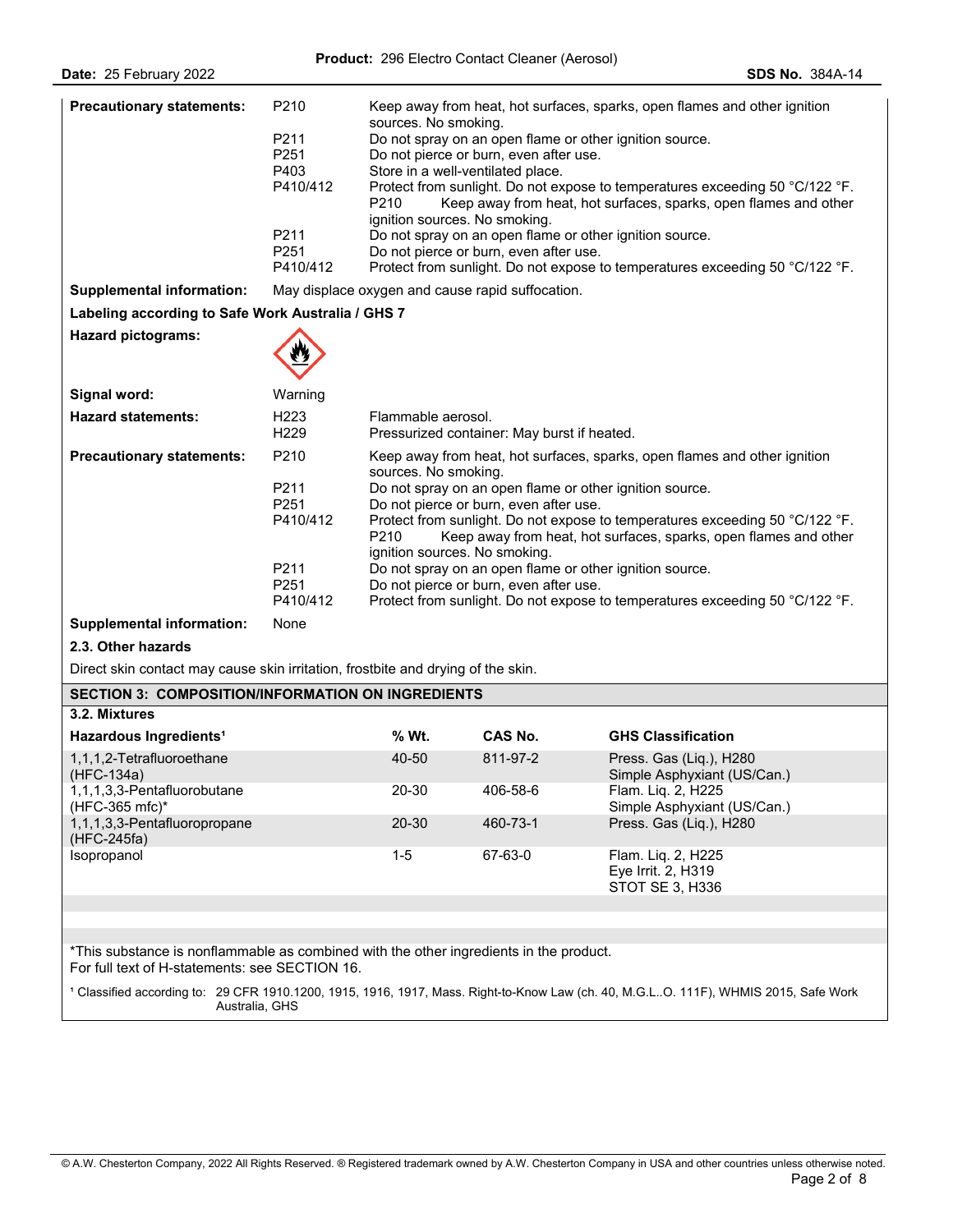**Date:** 25 February 2022 **SDS No.** 384A-14

# **SECTION 4: FIRST AID MEASURES 4.1. Description of first aid measures Inhalation:** Remove to fresh air. Do not administer adrenaline (epinephrine). Contact physician. **Skin contact:** If there is evidence of frostbite, bathe with lukewarm water. Wash skin with soap and water. Contact physician if irritation persists. **Eye contact:** Flush eyes for at least 15 minutes with large amounts of water. Contact physician if irritation persists. **Ingestion:** Do not induce vomiting. Contact physician immediately. **Protection of first-aiders:** No special precautions. **4.2. Most important symptoms and effects, both acute and delayed** High vapor concentrations and direct contact are irritating to the eyes. Direct skin contact may cause skin irritation, frostbite and drying of the skin. Vapor in high concentrations may irritate the respiratory tract and cause drowsiness, unconsciousness, headache, dizziness and other central nervous system effects. **4.3. Indication of any immediate medical attention and special treatment needed** Treat symptoms. Do not administer adrenaline (epinephrine). **SECTION 5: FIRE-FIGHTING MEASURES 5.1. Extinguishing media Suitable extinguishing media:** Carbon dioxide, dry chemical, foam **Unsuitable extinguishing media:** None known **5.2. Special hazards arising from the substance or mixture Hazardous combustion products:** Hydrogen Fluoride, Carbonyl Halides, Halogen acids, oxides of Carbon. **Other hazards:** Pressurized containers, when heated, are a potential explosive hazard. **5.3. Advice for firefighters**  Cool exposed containers with water. Recommend Firefighters wear self-contained breathing apparatus. **Australian HAZCHEM Emergency Action Code:** 2 Y **SECTION 6: ACCIDENTAL RELEASE MEASURES 6.1. Personal precautions, protective equipment and emergency procedures** Utilize exposure controls and personal protection as specified in Section 8. **6.2. Environmental Precautions**

Keep out of sewers, streams and waterways.

### **6.3. Methods and material for containment and cleaning up**

Evacuate area. Provide adequate ventilation. Contain spill to a small area. Keep away from sources of ignition - No smoking. If removal of ignition sources is not possible, then flush material away with water. Pick up with absorbent material (sand, sawdust, clay, etc.) and place in a suitable container for disposal.

Note: If spilled, liquid will become flammable due to evaporation of part of the blend.

### **6.4. Reference to other sections**

Refer to section 13 for disposal advice.

# **SECTION 7: HANDLING AND STORAGE**

### **7.1. Precautions for safe handling**

Do not spray on a naked flame or any incandescent material. Keep away from sources of ignition - No Smoking. Utilize exposure controls and personal protection as specified in Section 8. Vapors are heavier than air and will collect in low areas. After handling, wash before eating, drinking or smoking.

### **7.2. Conditions for safe storage, including any incompatibilities**

Pressurized container: protect from sunlight and do not expose to temperatures exceeding 50°C (120°F). Do not pierce or burn, even after use.

**7.3. Specific end use(s)** 

No special precautions.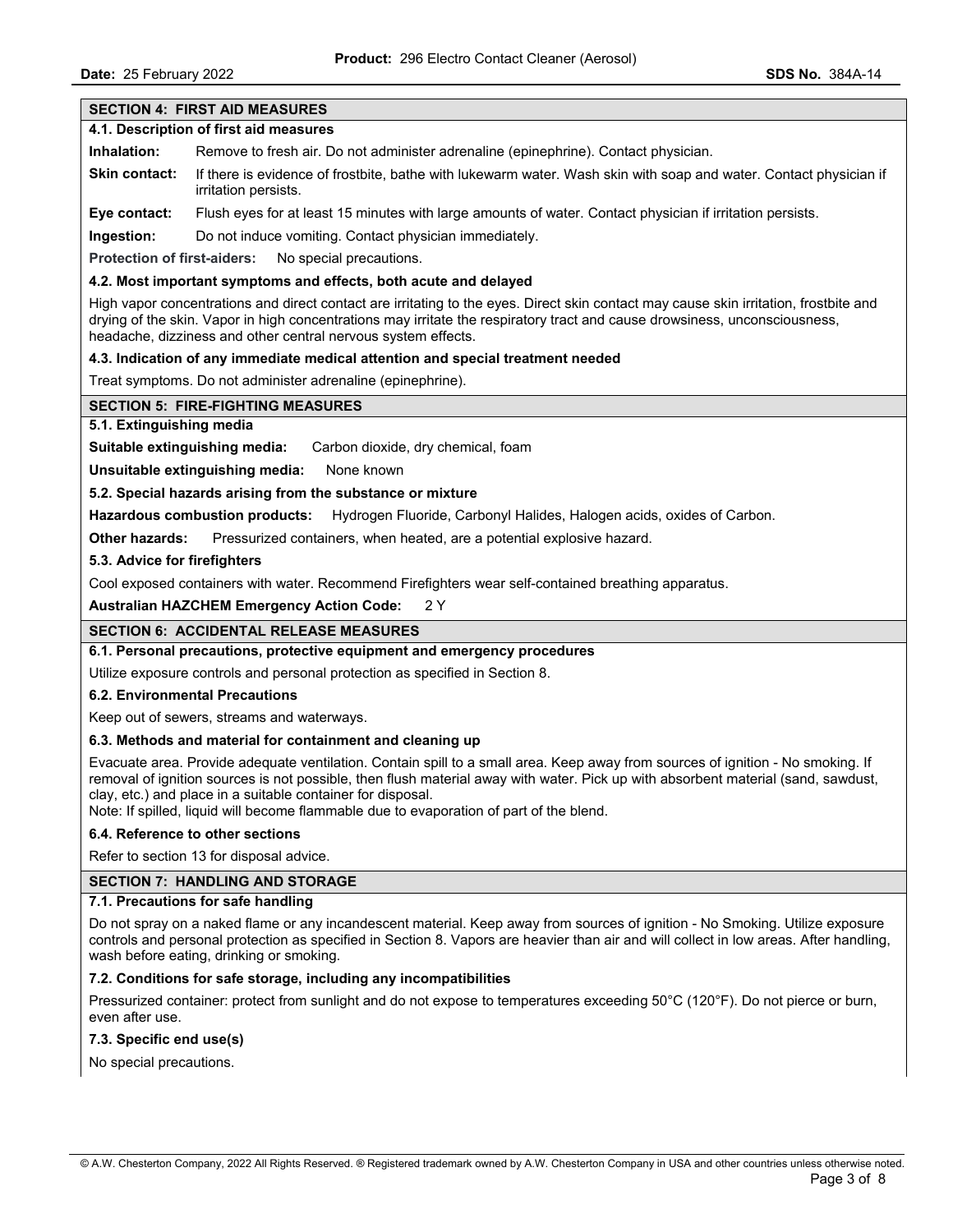## **SECTION 8: EXPOSURE CONTROLS/PERSONAL PROTECTION**

## **8.1. Control parameters**

#### **Occupational exposure limit values**

| Ingredients                    |     | <b>OSHA PEL1</b>  |       | <b>ACGIH TLV<sup>2</sup></b> |       | <b>AUSTRALIA ES<sup>3</sup></b> |
|--------------------------------|-----|-------------------|-------|------------------------------|-------|---------------------------------|
|                                | ppm | mq/m <sup>3</sup> | ppm   | mg/m <sup>3</sup>            | ppm   | mg/m <sup>3</sup>               |
| 1,1,1,2-Tetrafluoroethane*     | N/A | N/A               | N/A   | N/A                          | 1.000 | 4.240                           |
| 1,1,1,3,3-Pentafluorobutane    | N/A | N/A               | N/A   | N/A                          | N/A   | N/A                             |
| 1,1,1,3,3-Pentafluoropropane** | N/A | N/A               | N/A   | N/A                          | N/A   | N/A                             |
| Isopropanol                    | 400 | 980               | 200   | N/A                          | 400   | 983                             |
|                                |     |                   | STEL: |                              | STEL: | STEL:                           |
|                                |     |                   | 400   |                              | 500   | 1.230                           |
|                                |     |                   |       |                              |       |                                 |

\*American Industrial Hygiene Association (AIHA) recommended limit: 1000 ppm, 8-hr TWA

\*\*American Industrial Hygiene Association (AIHA) recommended limit: 300 ppm, 8-hr TWA

<sup>1</sup> United States Occupational Health & Safety Administration permissible exposure limits

² American Conference of Governmental Industrial Hygienists threshold limit values

<sup>3</sup> Safe Work Australia, Workplace Exposure Standards for Airborne Contaminants

#### **Biological limit values**

Isopropanol:

| Control parameter | Biological<br>specimen | Time<br>Sampling                     | ∟ımıt value∵ | <b>Basis</b> |
|-------------------|------------------------|--------------------------------------|--------------|--------------|
| Acetone           | Urine                  | d of shift at end of workweek<br>End | 40<br>ma/    | <b>ACGIH</b> |

# **8.2. Exposure controls**

#### **8.2.1. Engineering measures**

Provide sufficient ventilation to keep the vapor concentrations below the exposure limits.

#### **8.2.2. Individual protection measures**

| <b>Respiratory protection:</b> | Not normally needed. If exposure limits are exceeded, use an approved organic vapor respirator<br>(e.q., EN filter type A/P2).        |
|--------------------------------|---------------------------------------------------------------------------------------------------------------------------------------|
| <b>Protective gloves:</b>      | Chemical resistant gloves (e.g., natural rubber, neoprene or PVC)                                                                     |
| Eye and face protection:       | Safety goggles or face shield.                                                                                                        |
| Other:                         | Impervious gloves and clothing (e.g., natural rubber, neoprene or PVC) as necessary for repetitive,<br>prolonged contact with liquid. |

#### **8.2.3. Environmental exposure controls**

Refer to sections 6 and 12.

# **SECTION 9: PHYSICAL AND CHEMICAL PROPERTIES**

| 9.1. Information on basic physical and chemical properties |  |  |  |
|------------------------------------------------------------|--|--|--|
|------------------------------------------------------------|--|--|--|

| <b>Physical state</b><br>Colour | clear liquid<br>colorless | рH<br><b>Kinematic viscosity</b>                | not applicable<br>$<$ 1 cps @ 25 $^{\circ}$ C |
|---------------------------------|---------------------------|-------------------------------------------------|-----------------------------------------------|
| Odour                           | ethereal                  | Solubility in water                             | slightly soluble                              |
| <b>Odour threshold</b>          | not determined            | <b>Partition coefficient</b><br>n-octanol/water | not applicable                                |
| Boiling point or range          | 29°C (85°F)               | Vapour pressure @ $20^{\circ}$ C                | 522 mm Hg                                     |
| Melting point/freezing point    | not determined            | Density and/or relative density                 | $1.2$ kg/l                                    |
| % Volatile (by volume)          | 100%                      | Weight per volume                               | $10.0$ lbs/gal.                               |
| <b>Flammability</b>             | ignitable                 | Vapour density (air=1)                          | >1                                            |
| Lower/upper flammability or     | not determined            | Rate of evaporation (ether=1)                   | < 1                                           |
| explosion limits                |                           |                                                 |                                               |
| <b>Flash point</b>              | none                      | % Aromatics by weight                           | none                                          |
| <b>Method</b>                   | <b>PM Closed Cup</b>      | <b>Particle characteristics</b>                 | not applicable                                |
| <b>Autoignition temperature</b> | 580°C (1076°F)            | <b>Explosive properties</b>                     | not determined                                |
| Decomposition temperature       | not determined            | <b>Oxidising properties</b>                     | not determined                                |
| 9.2. Other information          |                           |                                                 |                                               |
| None                            |                           |                                                 |                                               |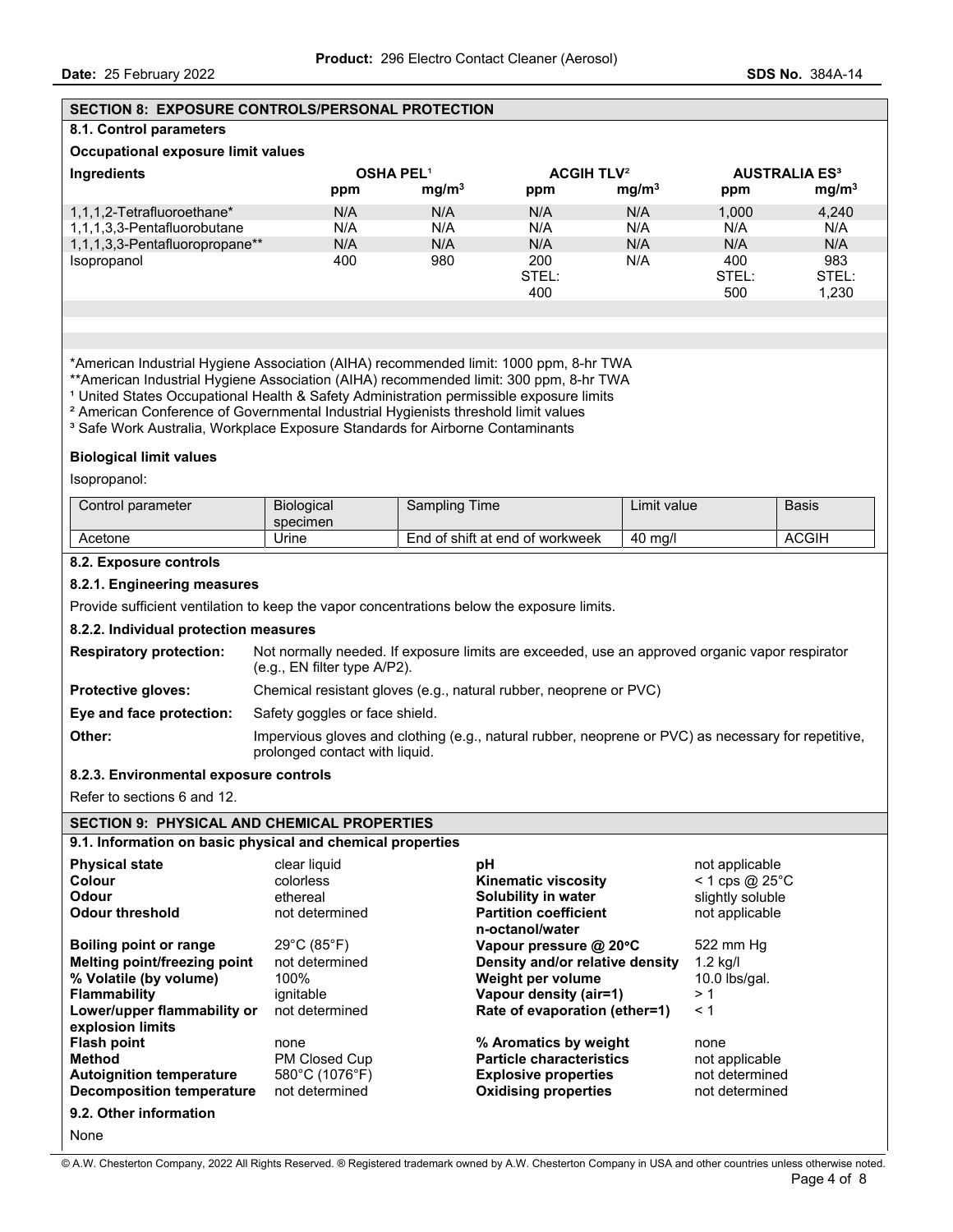| <b>SECTION 10: STABILITY AND REACTIVITY</b>  |                                                                                                                                            |                                   |                            |  |
|----------------------------------------------|--------------------------------------------------------------------------------------------------------------------------------------------|-----------------------------------|----------------------------|--|
| 10.1. Reactivity                             |                                                                                                                                            |                                   |                            |  |
| Refer to sections 10.3 and 10.5.             |                                                                                                                                            |                                   |                            |  |
| 10.2. Chemical stability                     |                                                                                                                                            |                                   |                            |  |
| Stable                                       |                                                                                                                                            |                                   |                            |  |
| 10.3. Possibility of hazardous reactions     |                                                                                                                                            |                                   |                            |  |
|                                              | No dangerous reactions known under conditions of normal use.                                                                               |                                   |                            |  |
| 10.4. Conditions to avoid                    |                                                                                                                                            |                                   |                            |  |
|                                              |                                                                                                                                            |                                   |                            |  |
| None                                         |                                                                                                                                            |                                   |                            |  |
| 10.5. Incompatible materials                 |                                                                                                                                            |                                   |                            |  |
|                                              | Strong acids and alkalis. Alkaline and reactive metals and strong oxidizers like liquid Chlorine and concentrated Oxygen.                  |                                   |                            |  |
| 10.6. Hazardous decomposition products       |                                                                                                                                            |                                   |                            |  |
|                                              | Hydrogen Fluoride, Carbonyl Halides, Halogen acids and other toxic fumes.                                                                  |                                   |                            |  |
| <b>SECTION 11: TOXICOLOGICAL INFORMATION</b> |                                                                                                                                            |                                   |                            |  |
| 11.1. Information on toxicological effects   |                                                                                                                                            |                                   |                            |  |
| <b>Primary route of exposure</b>             | Inhalation, skin and eye contact. Personnel with eye and skin disorders, heart disease and                                                 |                                   |                            |  |
| under normal use:                            | respiratory disorders are generally aggravated by exposure.                                                                                |                                   |                            |  |
| Acute toxicity -                             |                                                                                                                                            |                                   |                            |  |
| Oral:                                        | Substance                                                                                                                                  | Test                              | Result                     |  |
|                                              | Isopropanol                                                                                                                                | LD50 oral, rat                    | 5,045 mg/kg                |  |
|                                              | Isopropanol                                                                                                                                | Human lethal dose                 | 3,570 mg/kg                |  |
|                                              | 1,1,1,3,3-Pentafluorobutane                                                                                                                | LD50 oral, rat                    | $> 2,000$ mg/kg            |  |
| Dermal:                                      |                                                                                                                                            |                                   |                            |  |
|                                              | Substance                                                                                                                                  | Test                              | Result                     |  |
|                                              | Isopropanol                                                                                                                                | LD50, rat                         | 12,800 mg/kg               |  |
|                                              | 1,1,1,3,3-Pentafluoropropane                                                                                                               | LD50, rat                         | $> 2,000$ mg/kg            |  |
| Inhalation:                                  | Vapor in high concentrations may irritate the respiratory tract and cause drowsiness,                                                      |                                   |                            |  |
|                                              | unconsciousness, headache, dizziness and other central nervous system effects. Cardiac<br>arrhythmia has been reported in animal studies.  |                                   |                            |  |
|                                              |                                                                                                                                            |                                   |                            |  |
|                                              | Substance                                                                                                                                  | Test                              | Result                     |  |
|                                              | 1,1,1,2-Tetrafluoroethane                                                                                                                  | LC50 inhalation, rat              | > 50,000 ppm/4             |  |
|                                              | <b>Isopropanol</b>                                                                                                                         | LC50 inhalation, rat              | hours<br>46.5 mg/l/4 hours |  |
|                                              | 1,1,1,3,3-Pentafluorobutane                                                                                                                | LC50 inhalation, rat              | > 10%/4 hours              |  |
|                                              | 1,1,1,3,3-Pentafluoropropane                                                                                                               | LC50 inhalation, rat              | >20.0000 ppm/4             |  |
|                                              |                                                                                                                                            |                                   | hours                      |  |
| <b>Skin corrosion/irritation:</b>            | Direct skin contact may cause skin irritation, frostbite and drying of the skin.                                                           |                                   |                            |  |
| Serious eye damage/<br>irritation:           | High vapor concentrations and direct contact are irritating to the eyes.                                                                   |                                   |                            |  |
|                                              | Substance                                                                                                                                  | Test                              | Result                     |  |
|                                              | Isopropanol                                                                                                                                | Eye irritation                    | Moderate irritation        |  |
| <b>Respiratory or skin</b>                   |                                                                                                                                            |                                   |                            |  |
| sensitisation:                               | Substance                                                                                                                                  | Test                              | Result                     |  |
|                                              | Isopropanol                                                                                                                                | Skin sensitization,<br>guinea pig | Not sensitizing            |  |
|                                              |                                                                                                                                            |                                   |                            |  |
| Germ cell mutagenicity:                      | Isopropanol, 1,1,1,2-Tetrafluoroethane, 1,1,1,3,3-Pentafluoropropane: based on available data,<br>the classification criteria are not met. |                                   |                            |  |
| Carcinogenicity:                             | This product contains no carcinogens as listed by the National Toxicology Program (NTP), the                                               |                                   |                            |  |
|                                              | International Agency for Research on Cancer (IARC), the Occupational Safety and Health                                                     |                                   |                            |  |
|                                              | Administration (OSHA) or the European Chemicals Agency (ECHA).                                                                             |                                   |                            |  |
| <b>Reproductive toxicity:</b>                | Isopropanol: based on available data, the classification criteria are not met.                                                             |                                   |                            |  |
| STOT - single exposure:                      | Isopropanol: May cause drowsiness or dizziness.                                                                                            |                                   |                            |  |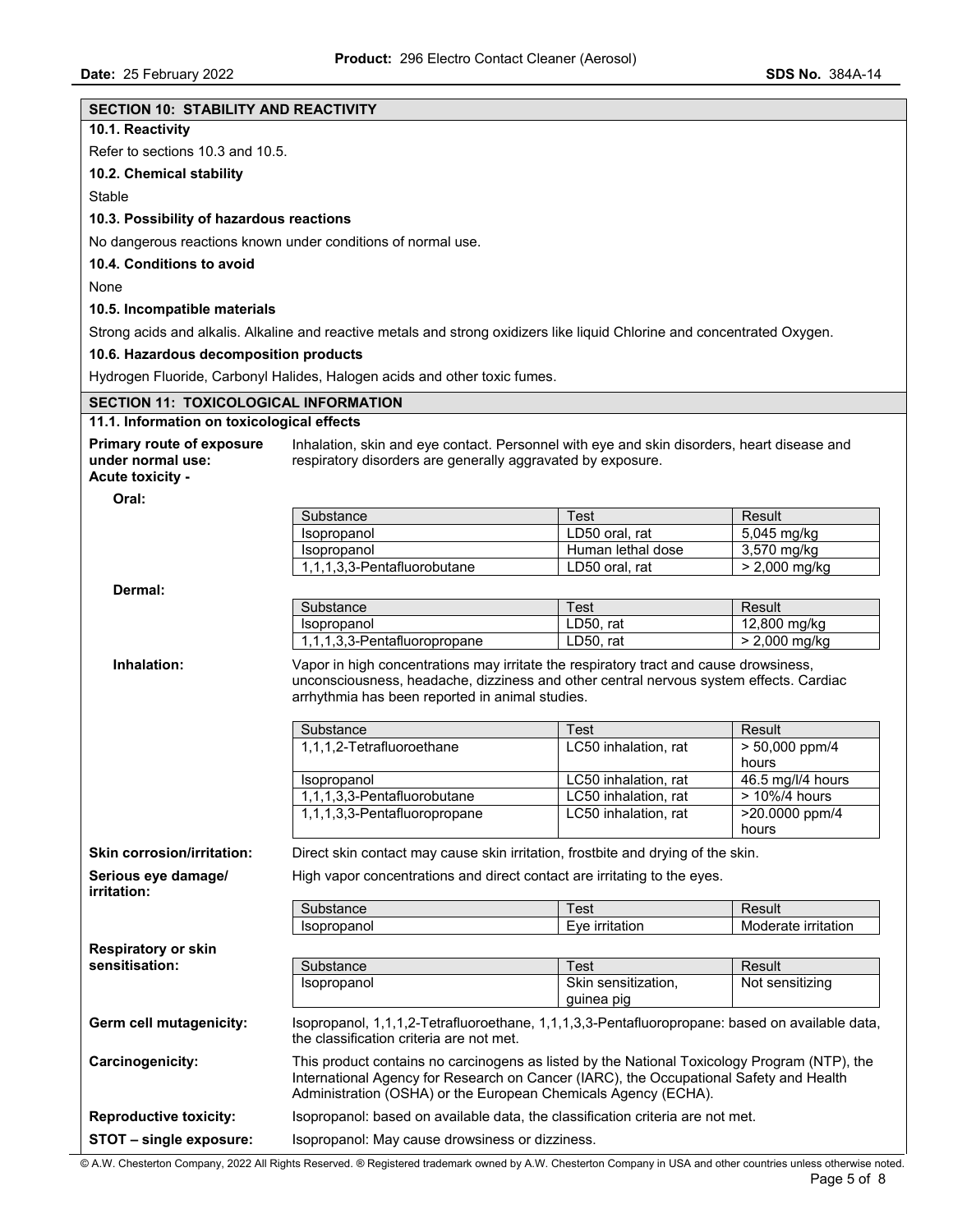|                                                                                                                                                                                                                               |                                                                                                                                                                                                                                                                                                                                                                 | Product: 296 Electro Contact Cleaner (Aerosol)                                                                                    |                 |  |  |
|-------------------------------------------------------------------------------------------------------------------------------------------------------------------------------------------------------------------------------|-----------------------------------------------------------------------------------------------------------------------------------------------------------------------------------------------------------------------------------------------------------------------------------------------------------------------------------------------------------------|-----------------------------------------------------------------------------------------------------------------------------------|-----------------|--|--|
| Date: 25 February 2022                                                                                                                                                                                                        |                                                                                                                                                                                                                                                                                                                                                                 |                                                                                                                                   | SDS No. 384A-14 |  |  |
| STOT - repeated exposure:                                                                                                                                                                                                     |                                                                                                                                                                                                                                                                                                                                                                 | Isopropanol: based on available data, the classification criteria are not met.                                                    |                 |  |  |
| <b>Aspiration hazard:</b>                                                                                                                                                                                                     |                                                                                                                                                                                                                                                                                                                                                                 | Not classified as an aspiration toxicant.                                                                                         |                 |  |  |
| <b>Other information:</b>                                                                                                                                                                                                     | None                                                                                                                                                                                                                                                                                                                                                            |                                                                                                                                   |                 |  |  |
| <b>SECTION 12: ECOLOGICAL INFORMATION</b>                                                                                                                                                                                     |                                                                                                                                                                                                                                                                                                                                                                 |                                                                                                                                   |                 |  |  |
| of the components and the ecotoxicology of similar substances.                                                                                                                                                                |                                                                                                                                                                                                                                                                                                                                                                 | Ecotoxicological data have not been determined specifically for this product. The information given below is based on a knowledge |                 |  |  |
| 12.1. Toxicity                                                                                                                                                                                                                |                                                                                                                                                                                                                                                                                                                                                                 |                                                                                                                                   |                 |  |  |
|                                                                                                                                                                                                                               |                                                                                                                                                                                                                                                                                                                                                                 | Isopropanol, 1,1,1,3,3-Pentafluorobutane: low toxicity to fish, daphnia and algae.                                                |                 |  |  |
| 12.2. Persistence and degradability                                                                                                                                                                                           |                                                                                                                                                                                                                                                                                                                                                                 |                                                                                                                                   |                 |  |  |
|                                                                                                                                                                                                                               |                                                                                                                                                                                                                                                                                                                                                                 | Isopropanol: inherently biodegradable. 1,1,1,3,3-Pentafluorobutane: atmospheric lifetime: 16-19 years; not readily biodegradable. |                 |  |  |
| 12.3. Bioaccumulative potential                                                                                                                                                                                               |                                                                                                                                                                                                                                                                                                                                                                 |                                                                                                                                   |                 |  |  |
|                                                                                                                                                                                                                               |                                                                                                                                                                                                                                                                                                                                                                 | 1,1,1,2-Tetrafluoroethane, 1,1,1,3,3-Pentafluorobutane, Isopropanol: not expected to bioaccumulate.                               |                 |  |  |
| 12.4. Mobility in soil                                                                                                                                                                                                        |                                                                                                                                                                                                                                                                                                                                                                 |                                                                                                                                   |                 |  |  |
|                                                                                                                                                                                                                               | Liquid. Slightly soluble in water. This substance is highly volatile and will rapidly evaporate to the air if released into the<br>environment. In determining environmental mobility, consider the product's physical and chemical properties (see Section 9).<br>1,1,1,3,3-Pentafluorobutane: Air, Henry's law constant (H) ca. 3.8 kPa. m <sup>3</sup> /mol. |                                                                                                                                   |                 |  |  |
| 12.5. Other adverse effects                                                                                                                                                                                                   |                                                                                                                                                                                                                                                                                                                                                                 |                                                                                                                                   |                 |  |  |
| Contains greenhouse gases which may contribute to global warming.                                                                                                                                                             |                                                                                                                                                                                                                                                                                                                                                                 |                                                                                                                                   |                 |  |  |
| <b>SECTION 13: DISPOSAL CONSIDERATIONS</b>                                                                                                                                                                                    |                                                                                                                                                                                                                                                                                                                                                                 |                                                                                                                                   |                 |  |  |
| 13.1. Waste treatment methods                                                                                                                                                                                                 |                                                                                                                                                                                                                                                                                                                                                                 |                                                                                                                                   |                 |  |  |
| Reclaim or recycle if possible. Incinerate absorbed material in an approved area. Do not incinerate sealed containers. Check local,<br>state and national/federal regulations and comply with the most stringent requirement. |                                                                                                                                                                                                                                                                                                                                                                 |                                                                                                                                   |                 |  |  |
| <b>SECTION 14: TRANSPORT INFORMATION</b>                                                                                                                                                                                      |                                                                                                                                                                                                                                                                                                                                                                 |                                                                                                                                   |                 |  |  |
| 14.1. UN number or ID number<br>ADG/ADR/RID/ADN/IMDG/ICAO:<br>TDG:<br>US DOT:                                                                                                                                                 |                                                                                                                                                                                                                                                                                                                                                                 | <b>UN1950</b><br><b>UN1950</b><br>UN1950                                                                                          |                 |  |  |
| 14.2. UN proper shipping name                                                                                                                                                                                                 |                                                                                                                                                                                                                                                                                                                                                                 |                                                                                                                                   |                 |  |  |
| ICAO:<br><b>ADG/IMDG:</b><br><b>ADR/RID/ADN:</b><br>TDG:                                                                                                                                                                      |                                                                                                                                                                                                                                                                                                                                                                 | Aerosols, Flammable<br>Aerosols<br>Aerosols, flammable<br>Aerosols, flammable                                                     |                 |  |  |
| US DOT:                                                                                                                                                                                                                       |                                                                                                                                                                                                                                                                                                                                                                 | Aerosols, flammable                                                                                                               |                 |  |  |

| TDG:                                                                                                                                                              | UN1950                |  |  |  |
|-------------------------------------------------------------------------------------------------------------------------------------------------------------------|-----------------------|--|--|--|
| <b>US DOT:</b>                                                                                                                                                    | UN1950                |  |  |  |
| 14.2. UN proper shipping name                                                                                                                                     |                       |  |  |  |
| ICAO:                                                                                                                                                             | Aerosols, Flammable   |  |  |  |
| <b>ADG/IMDG:</b>                                                                                                                                                  | Aerosols              |  |  |  |
| ADR/RID/ADN:                                                                                                                                                      | Aerosols, flammable   |  |  |  |
| TDG:                                                                                                                                                              | Aerosols, flammable   |  |  |  |
| US DOT:                                                                                                                                                           | Aerosols, flammable   |  |  |  |
| 14.3. Transport hazard class(es)                                                                                                                                  |                       |  |  |  |
| ADG/ADR/RID/ADN/IMDG/ICAO:                                                                                                                                        | 2.1                   |  |  |  |
| TDG:                                                                                                                                                              | 2.1                   |  |  |  |
| US DOT:                                                                                                                                                           | 2.1                   |  |  |  |
| 14.4. Packing group                                                                                                                                               |                       |  |  |  |
| ADG/ADR/RID/ADN/IMDG/ICAO:                                                                                                                                        | <b>NOT APPLICABLE</b> |  |  |  |
| TDG:                                                                                                                                                              | <b>NOT APPLICABLE</b> |  |  |  |
| US DOT:                                                                                                                                                           | <b>NOT APPLICABLE</b> |  |  |  |
| 14.5. Environmental hazards                                                                                                                                       |                       |  |  |  |
| NO ENVIRONMENTAL HAZARDS                                                                                                                                          |                       |  |  |  |
| 14.6. Special precautions for user                                                                                                                                |                       |  |  |  |
| NO SPECIAL PRECAUTIONS FOR USER                                                                                                                                   |                       |  |  |  |
| 14.7. Maritime transport in bulk according to IMO instruments                                                                                                     |                       |  |  |  |
| NOT APPLICABLE                                                                                                                                                    |                       |  |  |  |
| 14.8. Other information                                                                                                                                           |                       |  |  |  |
| <b>US DOT:</b> Shipped as Limited Quantity in packaging having a rated capacity gross weight of 66 lb. or less (49 CFR 173.306(a),(3),(i)).<br><b>ERG NO. 126</b> |                       |  |  |  |
| IMDG: EmS. F-D, S-U, Shipped as Limited Quantity                                                                                                                  |                       |  |  |  |
| ADR: Classification code 5F, Tunnel restriction code (E), Shipped as Limited Quantity                                                                             |                       |  |  |  |
| ADG HAZCHEM CODE: N/A HIN: (1)                                                                                                                                    |                       |  |  |  |
|                                                                                                                                                                   |                       |  |  |  |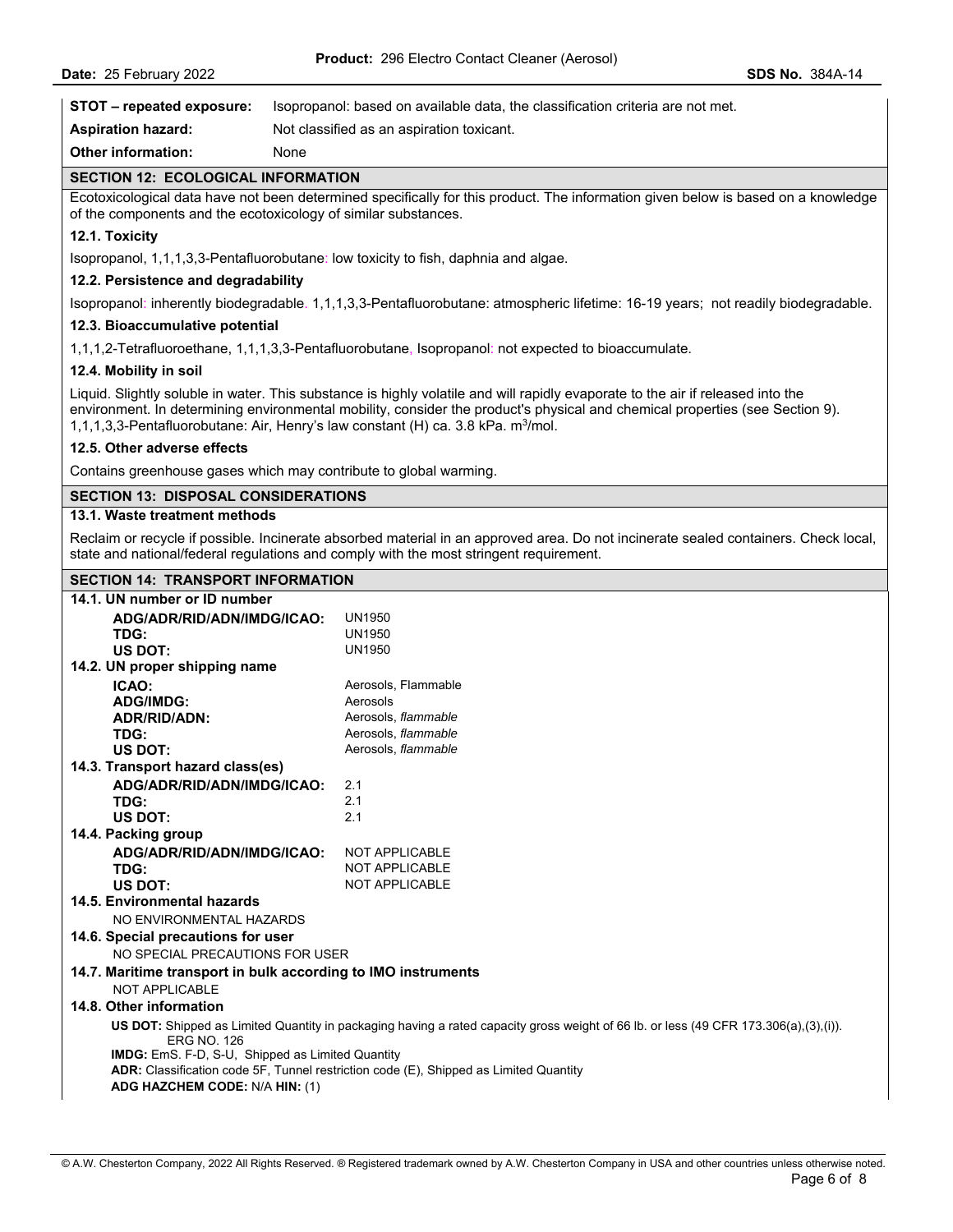| <b>SECTION 15: REGULATORY INFORMATION</b>                                                                                                                                                                                                                                                                                                                                                                                                             |                                                                                                                                                                                                                                                                                                                                                                                                                                                                                                                                                                                                                                                                                                                                                                                                                                                                                                                                                                                                                                                                                                                                                                                                                                                                                        |                                                                                                                                                                                                                        |  |  |
|-------------------------------------------------------------------------------------------------------------------------------------------------------------------------------------------------------------------------------------------------------------------------------------------------------------------------------------------------------------------------------------------------------------------------------------------------------|----------------------------------------------------------------------------------------------------------------------------------------------------------------------------------------------------------------------------------------------------------------------------------------------------------------------------------------------------------------------------------------------------------------------------------------------------------------------------------------------------------------------------------------------------------------------------------------------------------------------------------------------------------------------------------------------------------------------------------------------------------------------------------------------------------------------------------------------------------------------------------------------------------------------------------------------------------------------------------------------------------------------------------------------------------------------------------------------------------------------------------------------------------------------------------------------------------------------------------------------------------------------------------------|------------------------------------------------------------------------------------------------------------------------------------------------------------------------------------------------------------------------|--|--|
|                                                                                                                                                                                                                                                                                                                                                                                                                                                       |                                                                                                                                                                                                                                                                                                                                                                                                                                                                                                                                                                                                                                                                                                                                                                                                                                                                                                                                                                                                                                                                                                                                                                                                                                                                                        | 15.1. Safety, health and environmental regulations/legislation specific for the substance or mixture                                                                                                                   |  |  |
| 15.1.1. National regulations                                                                                                                                                                                                                                                                                                                                                                                                                          |                                                                                                                                                                                                                                                                                                                                                                                                                                                                                                                                                                                                                                                                                                                                                                                                                                                                                                                                                                                                                                                                                                                                                                                                                                                                                        |                                                                                                                                                                                                                        |  |  |
| <b>US EPA SARA TITLE III</b>                                                                                                                                                                                                                                                                                                                                                                                                                          |                                                                                                                                                                                                                                                                                                                                                                                                                                                                                                                                                                                                                                                                                                                                                                                                                                                                                                                                                                                                                                                                                                                                                                                                                                                                                        |                                                                                                                                                                                                                        |  |  |
| 312 Hazards:                                                                                                                                                                                                                                                                                                                                                                                                                                          |                                                                                                                                                                                                                                                                                                                                                                                                                                                                                                                                                                                                                                                                                                                                                                                                                                                                                                                                                                                                                                                                                                                                                                                                                                                                                        | Chemicals subject to reporting requirements of Section 313 of EPCRA<br>and of 40 CFR 372:                                                                                                                              |  |  |
| Flammable aerosol                                                                                                                                                                                                                                                                                                                                                                                                                                     |                                                                                                                                                                                                                                                                                                                                                                                                                                                                                                                                                                                                                                                                                                                                                                                                                                                                                                                                                                                                                                                                                                                                                                                                                                                                                        | None                                                                                                                                                                                                                   |  |  |
| Gas under pressure<br>Simple asphyxiant                                                                                                                                                                                                                                                                                                                                                                                                               |                                                                                                                                                                                                                                                                                                                                                                                                                                                                                                                                                                                                                                                                                                                                                                                                                                                                                                                                                                                                                                                                                                                                                                                                                                                                                        |                                                                                                                                                                                                                        |  |  |
| Other national regulations:                                                                                                                                                                                                                                                                                                                                                                                                                           |                                                                                                                                                                                                                                                                                                                                                                                                                                                                                                                                                                                                                                                                                                                                                                                                                                                                                                                                                                                                                                                                                                                                                                                                                                                                                        | Contains a greenhouse gas which may contribute to global warming. Do not vent to the<br>atmosphere. Recover residual material.                                                                                         |  |  |
| <b>SECTION 16: OTHER INFORMATION</b>                                                                                                                                                                                                                                                                                                                                                                                                                  |                                                                                                                                                                                                                                                                                                                                                                                                                                                                                                                                                                                                                                                                                                                                                                                                                                                                                                                                                                                                                                                                                                                                                                                                                                                                                        |                                                                                                                                                                                                                        |  |  |
| <b>Abbreviations</b>                                                                                                                                                                                                                                                                                                                                                                                                                                  |                                                                                                                                                                                                                                                                                                                                                                                                                                                                                                                                                                                                                                                                                                                                                                                                                                                                                                                                                                                                                                                                                                                                                                                                                                                                                        |                                                                                                                                                                                                                        |  |  |
| and acronyms:<br>TDG: Transportation of Dangerous Goods (Canada)                                                                                                                                                                                                                                                                                                                                                                                      | ADG: Australian Dangerous Goods Code<br>ADN: European Agreement concerning the International Carriage of Dangerous Goods by Inland Waterways<br>ADR: European Agreement concerning the International Carriage of Dangerous Goods by Road<br>ATE: Acute Toxicity Estimate<br><b>BCF: Bioconcentration Factor</b><br>cATpE: Converted Acute Toxicity point Estimate<br>ES: Exposure Standard<br>GHS: Globally Harmonized System<br>ICAO: International Civil Aviation Organization<br>IMDG: International Maritime Dangerous Goods<br>LC50: Lethal Concentration to 50 % of a test population<br>LD50: Lethal Dose to 50% of a test population<br>LOEL: Lowest Observed Effect Level<br>N/A: Not Applicable<br>NA: Not Available<br>NOEC: No Observed Effect Concentration<br>NOEL: No Observed Effect Level<br>OECD: Organization for Economic Co-operation and Development<br>(Q)SAR: Quantitative Structure-Activity Relationship<br>REL: Recommended Exposure Limit<br>RID: Regulations concerning the International Carriage of Dangerous Goods by Rail<br>SCL: Specific Concentration Limit<br>SDS: Safety Data Sheet<br>STEL: Short Term Exposure Limit<br>STOT RE: Specific Target Organ Toxicity, Repeated Exposure<br>STOT SE: Specific Target Organ Toxicity, Single Exposure |                                                                                                                                                                                                                        |  |  |
|                                                                                                                                                                                                                                                                                                                                                                                                                                                       | <b>TWA: Time Weighted Average</b>                                                                                                                                                                                                                                                                                                                                                                                                                                                                                                                                                                                                                                                                                                                                                                                                                                                                                                                                                                                                                                                                                                                                                                                                                                                      | US DOT: United States Department of Transportation<br>WHMIS: Workplace Hazardous Materials Information System                                                                                                          |  |  |
|                                                                                                                                                                                                                                                                                                                                                                                                                                                       | Other abbreviations and acronyms can be looked up at www.wikipedia.org.                                                                                                                                                                                                                                                                                                                                                                                                                                                                                                                                                                                                                                                                                                                                                                                                                                                                                                                                                                                                                                                                                                                                                                                                                |                                                                                                                                                                                                                        |  |  |
| Commission des normes, de l'équité, de la santé et de la sécurité du travail (CNESST)<br>Key literature references<br>and sources for data:<br>Chemical Classification and Information Database (CCID)<br>European Chemicals Agency (ECHA) - Information on Chemicals<br>Hazardous Chemical Information System (HCIS)<br>National Institute of Technology and Evaluation (NITE)<br>U.S. National Library of Medicine Toxicology Data Network (TOXNET) |                                                                                                                                                                                                                                                                                                                                                                                                                                                                                                                                                                                                                                                                                                                                                                                                                                                                                                                                                                                                                                                                                                                                                                                                                                                                                        |                                                                                                                                                                                                                        |  |  |
| Procedure used to derive the classification for mixtures according to GHS:                                                                                                                                                                                                                                                                                                                                                                            |                                                                                                                                                                                                                                                                                                                                                                                                                                                                                                                                                                                                                                                                                                                                                                                                                                                                                                                                                                                                                                                                                                                                                                                                                                                                                        |                                                                                                                                                                                                                        |  |  |
| <b>Classification</b>                                                                                                                                                                                                                                                                                                                                                                                                                                 |                                                                                                                                                                                                                                                                                                                                                                                                                                                                                                                                                                                                                                                                                                                                                                                                                                                                                                                                                                                                                                                                                                                                                                                                                                                                                        | <b>Classification procedure</b>                                                                                                                                                                                        |  |  |
| Flam. Aerosol 2 (GHS 3) / Aerosol 2,<br>H <sub>223</sub>                                                                                                                                                                                                                                                                                                                                                                                              |                                                                                                                                                                                                                                                                                                                                                                                                                                                                                                                                                                                                                                                                                                                                                                                                                                                                                                                                                                                                                                                                                                                                                                                                                                                                                        | On basis of test data (enclosed space ignition test)                                                                                                                                                                   |  |  |
| Liquefied gas, H280 (GHS 3)                                                                                                                                                                                                                                                                                                                                                                                                                           |                                                                                                                                                                                                                                                                                                                                                                                                                                                                                                                                                                                                                                                                                                                                                                                                                                                                                                                                                                                                                                                                                                                                                                                                                                                                                        | On basis of components                                                                                                                                                                                                 |  |  |
| <b>Relevant H-statements:</b>                                                                                                                                                                                                                                                                                                                                                                                                                         |                                                                                                                                                                                                                                                                                                                                                                                                                                                                                                                                                                                                                                                                                                                                                                                                                                                                                                                                                                                                                                                                                                                                                                                                                                                                                        | H223: Flammable aerosol.<br>H225: Highly flammable liquid and vapour.<br>H280: Contains gas under pressure; may explode if heated.<br>H319: Causes serious eye irritation.<br>H336: May cause drowsiness or dizziness. |  |  |